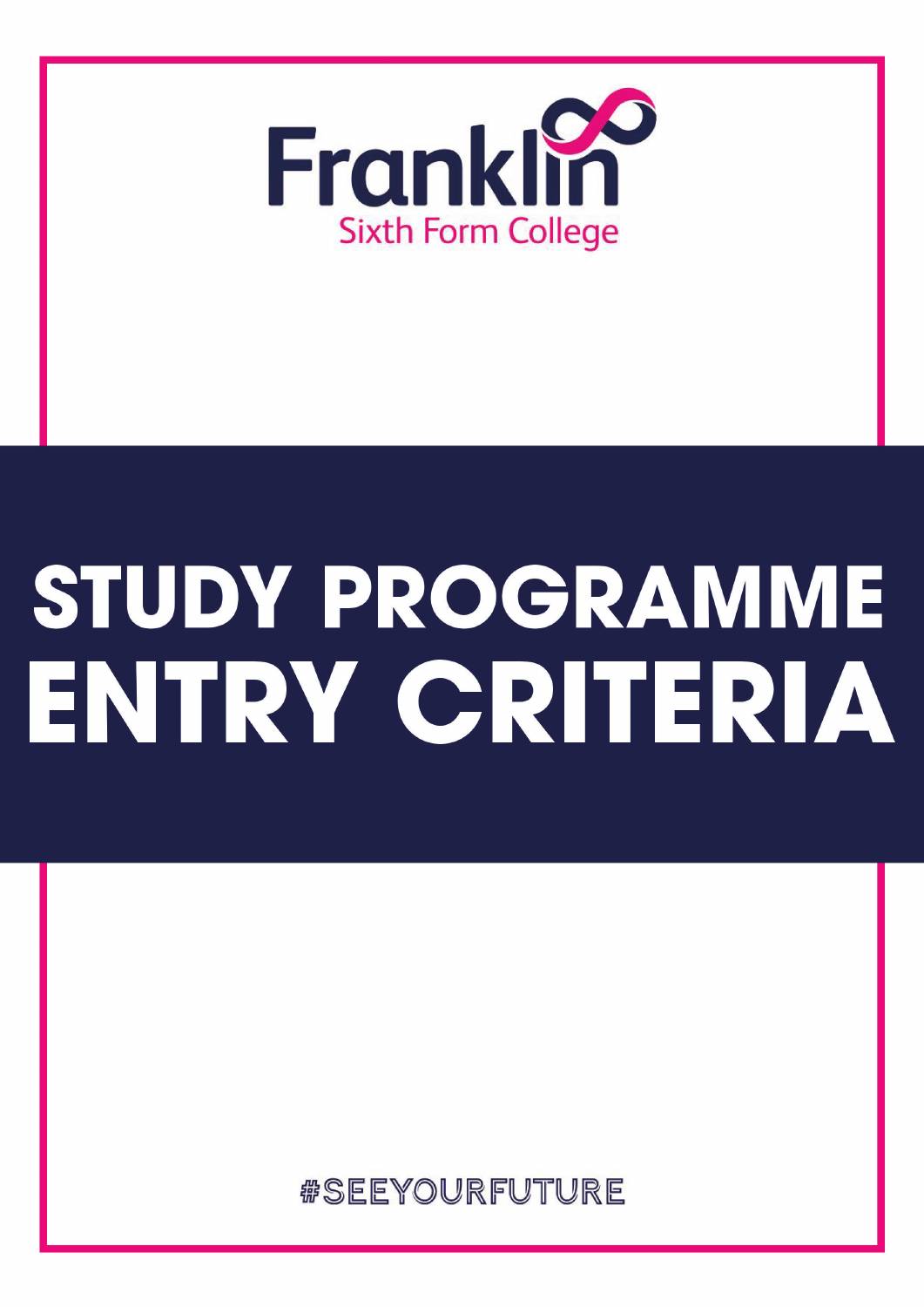## **ENTRY CRITERIA FOR OUR** studyprogrammes

**Based on the courses you select for your study Programme you will require slightly different entry grades** 

#### LEVEL<sub>2</sub>

#### **General Entry Criteria 3 Year Study Programme**

3 GCSEs or Vocational equivalents, including a minimum of:

- A Grade 3 in English Language
- AGrade2inMaths

Our 3 year programmes offer 1 year initial support for students needing to retake GCSE Maths, English or both and, gain other GCSE equivalent courses in preparation for our Level 3 Programmes

#### Level3 **General Entry Criteria Study Programme**

**3 A LEVEL PROGRAMME** 

5 academic GCSEs, a minimum of 3x grade 5 and 2 x grade 4. These should include English Language and Maths

#### **LEVEL3VOCATIONALPROGRAMME**

5 GCSEs at grade 4. These should include English Language. GCSE Maths is required at grade 3 or above



**COURSE SPECIFIC ENTRYCRITERIA**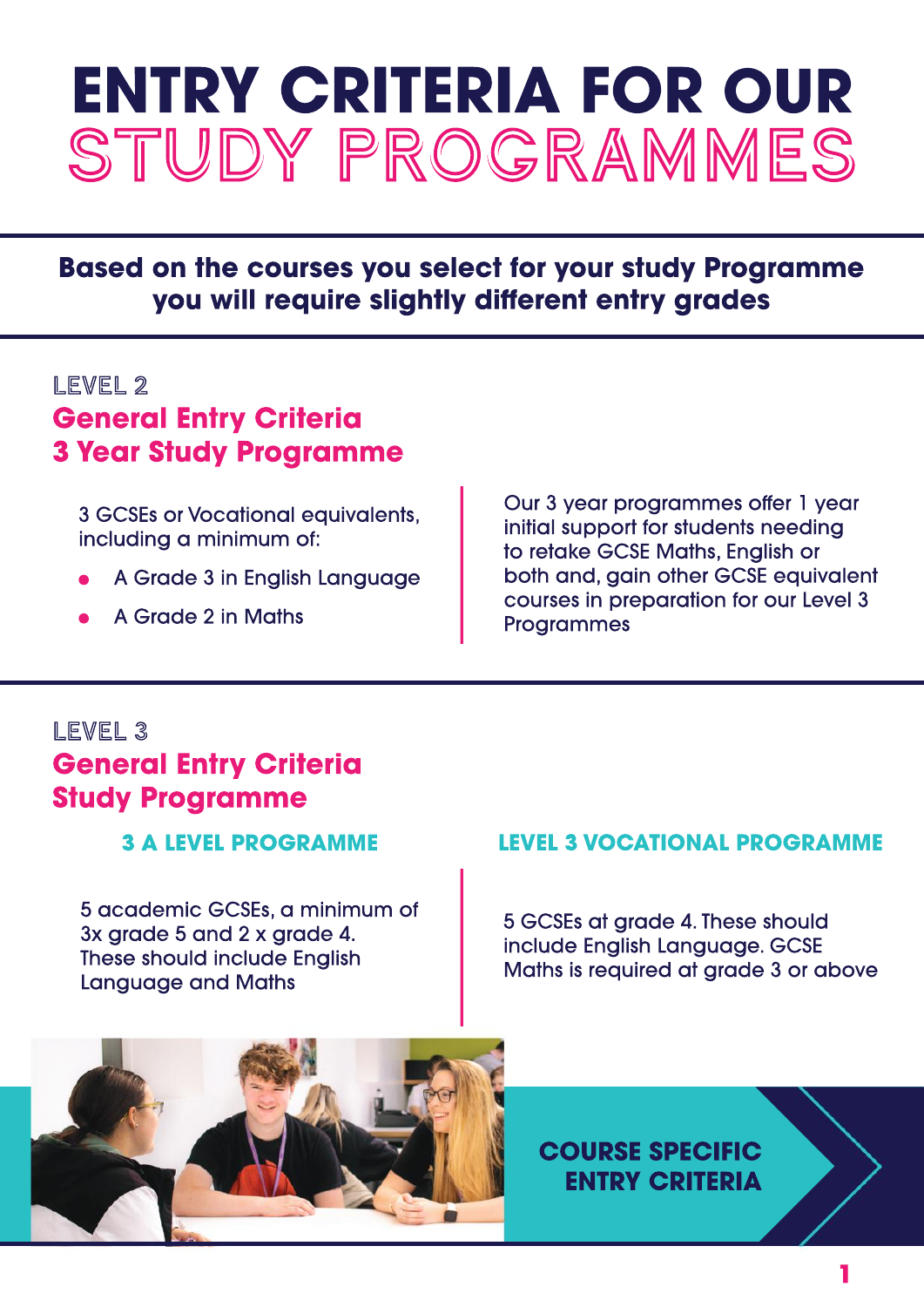Franklin Sixth Form College – Course Entry Criteria 22/23

#### **Business, Finance, Economics & Travel & Tourism**

| Business - BTEC Level 2 (Double)               | Level 2 general entry criteria                   |
|------------------------------------------------|--------------------------------------------------|
| Travel and Tourism - BTEC Level 2 (Double)     | Level 2 general entry criteria                   |
| Business - BTEC Level 3 (Single/Double/Triple) | Level 3 general entry criteria                   |
| Business – A Level                             | Level 3 general entry criteria + grade 5 in      |
|                                                | English Language                                 |
| Economics - A Level                            | Level 3 general entry criteria + grade 6 in both |
|                                                | <b>GCSE English Language and Maths</b>           |
|                                                |                                                  |
| Financial Studies - Level 3 Diploma (Single)   | Level 3 general entry criteria                   |
| Travel & Tourism - BTEC Level 3 (Single)       | Level 3 general criteria                         |

#### **Performing Arts & Music**

| Drama & Theatre Studies - A Level              | Level 3 general entry criteria + Grade 5 in<br>English Language                                     |
|------------------------------------------------|-----------------------------------------------------------------------------------------------------|
|                                                | Must be willing to perform in front of an<br>audience                                               |
| Performing Arts – BTEC Level 3 (Single/Double) | Level 3 general entry criteria                                                                      |
|                                                | Short audition as part of bridging work                                                             |
| Music - A Level                                | Level 3 general entry criteria + Grade 6                                                            |
|                                                | <b>GCSE Music</b>                                                                                   |
|                                                | ABRSM Grade 5 in Theory and Practical<br>Instrument is also required                                |
| Music - Vocational RSL Level 3 (Single)        | Level 3 general entry criteria + Grade 4 in GCSE<br>Music or BTEC L2 Music Distinction/Distinction* |
|                                                |                                                                                                     |
|                                                | Must play an instrument or sing to a high                                                           |
|                                                | standard - need to be able to read music to at                                                      |
|                                                | least ABRSM Grade 3 theory or equivalent                                                            |

#### **Art & Design**

| Level Fine Art - A Level | Level 3 general entry criteria + Grade 4<br>in a relevant GCSE Art Subject or, a<br>portfolio of work for consideration |
|--------------------------|-------------------------------------------------------------------------------------------------------------------------|
|--------------------------|-------------------------------------------------------------------------------------------------------------------------|

#### *Please note:*

*- Course entry requirements are correct at this time but, may be subject to change without prior notice should circumstances dictate*

*- Courses will only run subject to minimum enrolment numbers*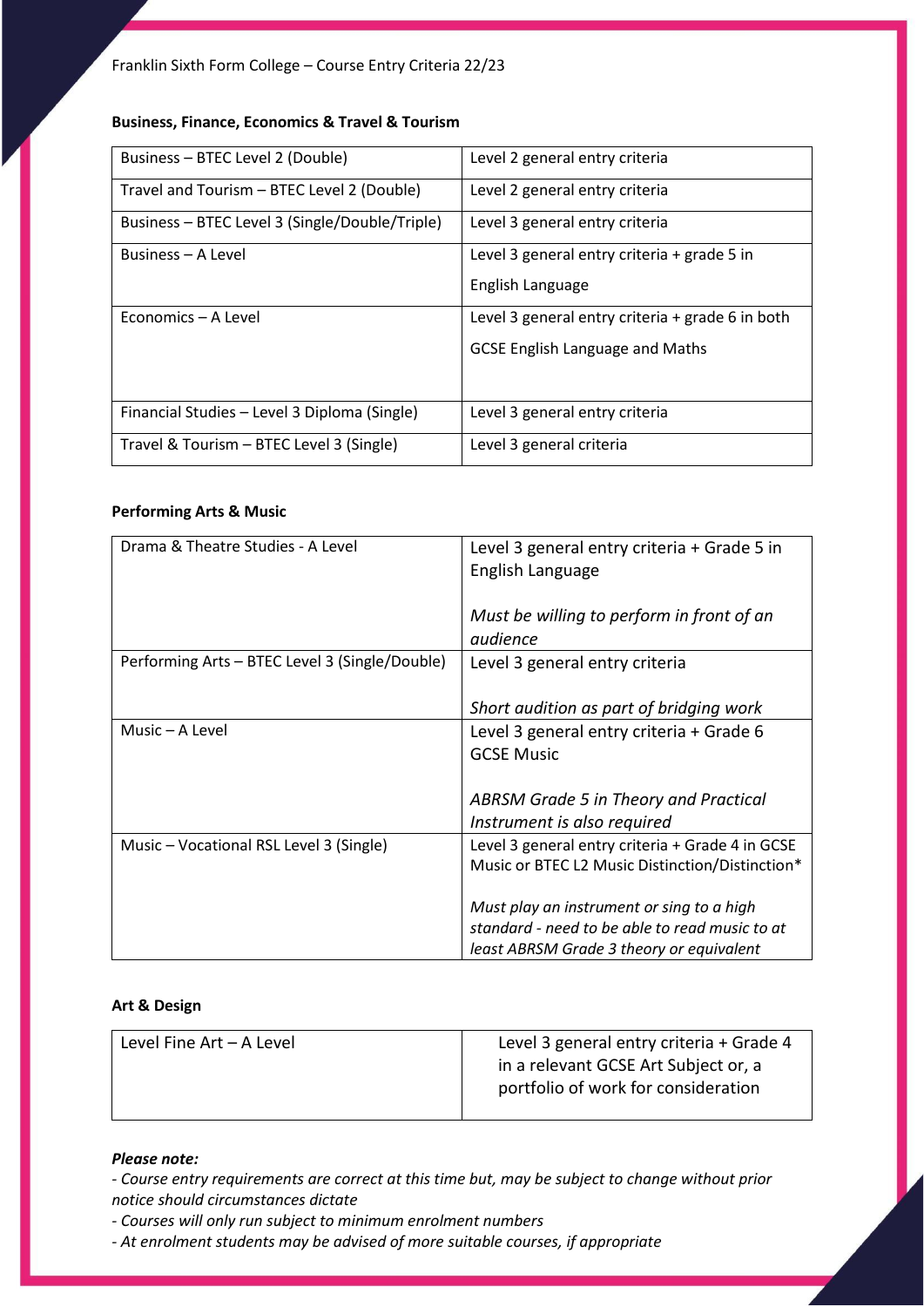| Textiles - A Level                        | Level 3 general entry criteria + Grade 4 in a<br>relevant GCSE Art Subject or, a portfolio of<br>work for consideration              |
|-------------------------------------------|--------------------------------------------------------------------------------------------------------------------------------------|
| Graphics - A Level                        | Level 3 general entry criteria + Grade 4 in a<br>relevant GCSE Art Subject or, a portfolio of<br>work for consideration              |
| Photography - A Level                     | Level 3 general entry criteria                                                                                                       |
| Photography - CTEC Level 3 (Single)       | Level 3 general entry criteria                                                                                                       |
| Foundation Diploma in Art, Design & Media | 1 A Level or equivalent in Art-Related<br>subject, in addition to other Level 3<br>qualifications<br>A portfolio of work is required |

#### **Media & Film**

| Creative Media - CTEC Level 2 (Double) | Level 2 general entry criteria |
|----------------------------------------|--------------------------------|
| Media Production - CTEC Level 3        | Level 3 general entry criteria |
| (Single/Double)                        |                                |
| Film Studies - A Level                 | Level 3 general entry criteria |

#### **Health, Social & Child Care**

| Health & Social Care - Level 2 (Double) | Level 2 general entry criteria                                          |
|-----------------------------------------|-------------------------------------------------------------------------|
|                                         | Commitment to 3-week placement is required                              |
| Child Care - BTEC Level 3 (Triple)      | Level 3 general entry criteria                                          |
|                                         | An Enhanced DBS Disclosure is required - which<br>the College will fund |
| Health & Social Care – CTEC Level 3     | Level 3 general entry criteria                                          |
| (Single/Double/Triple)                  |                                                                         |

#### **Ancient History, History, Law, Government & Politics & Geography**

| History - A Level               | Level 3 general entry criteria + Grade 4 in GCSE<br>History, if taken. If History was not taken at<br>GCSE, a Grade 5 in another traditional written<br>subject, for example English Literature would<br>be considered |
|---------------------------------|------------------------------------------------------------------------------------------------------------------------------------------------------------------------------------------------------------------------|
| Government & Politics - A Level | Level 3 general entry criteria + Grade 5 in<br>English Language & Grade 4 in another<br>traditional written subject, for example<br>History or English Literature                                                      |

#### *Please note:*

*- Course entry requirements are correct at this time but, may be subject to change without prior notice should circumstances dictate*

*<sup>-</sup> Courses will only run subject to minimum enrolment numbers*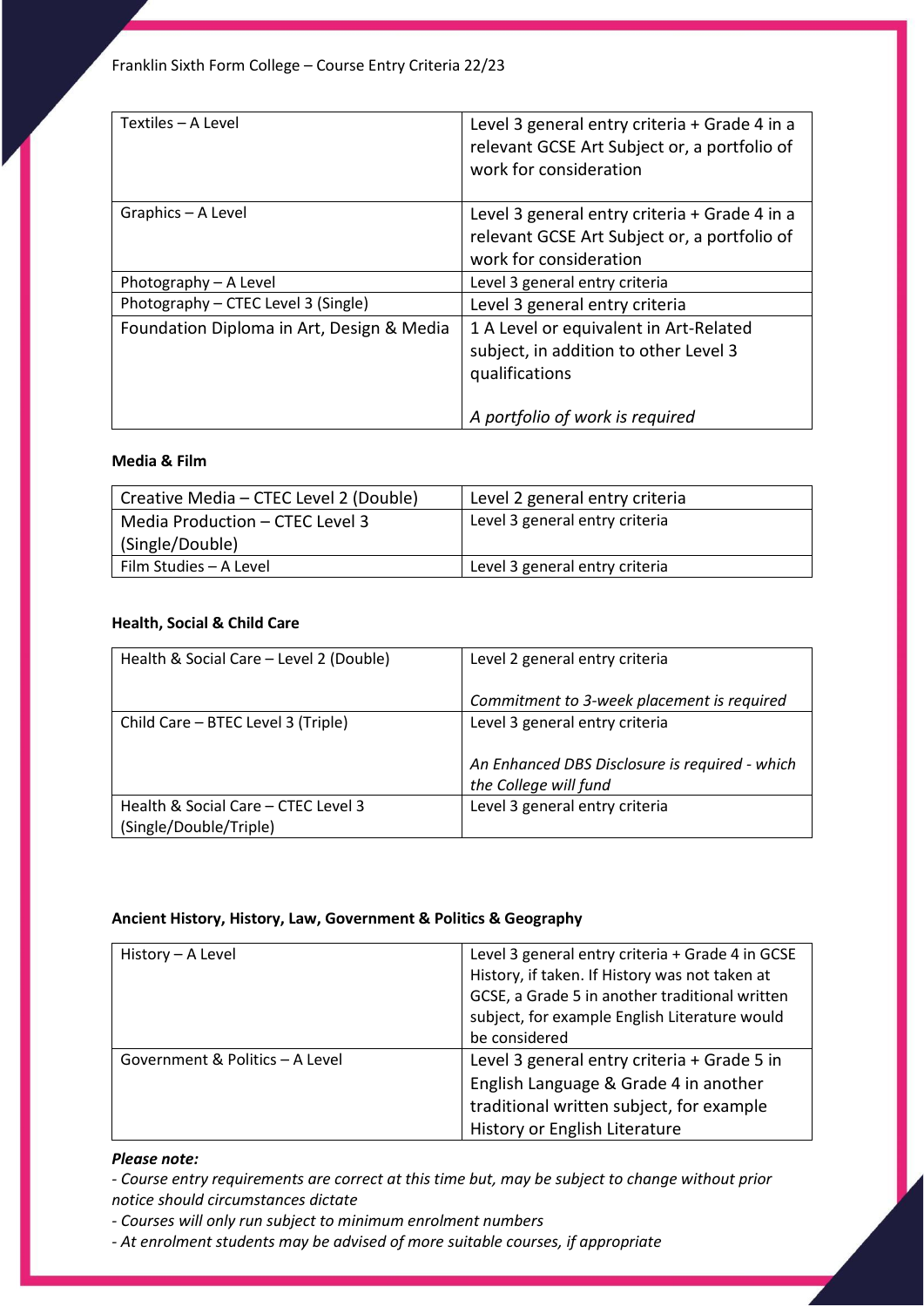| Ancient History - A Level           | Level 3 general entry criteria + Grade 4 in GCSE<br>History. If History was not taken at GCSE, a<br>Grade 5 in another traditional written subject,<br>for example English Literature would be<br>considered |
|-------------------------------------|--------------------------------------------------------------------------------------------------------------------------------------------------------------------------------------------------------------|
| Law - A Level                       | Level 3 general entry criteria + Grade 5 in<br>English Language & Grade 4 in an additional<br>traditional written subject, for example English<br>Literature or History                                      |
| Applied Law - BTEC Level 3 (Single) | Level 3 general entry criteria + Grade 5 in<br>English Language & Grade 4 in an additional<br>traditional written subject, for example English<br>Literature or History                                      |
| Geography - A Level                 | Level 3 general entry criteria + Grade 5 in GCSE<br>English & Maths. Grade 4 in GCSE Geography if<br>taken if not, Grade 4 in GCSE Science would be<br>considered                                            |

#### **Psychology, Sociology & Criminology**

| Applied Psychology - BTEC Level 3 (Single) | Level 3 general entry criteria + Grade 5 in<br>Maths, English Language & Science (Biology or<br>Combined Science)                                                                                                  |
|--------------------------------------------|--------------------------------------------------------------------------------------------------------------------------------------------------------------------------------------------------------------------|
| Psychology - A Level                       | Level 3 general entry criteria + Grade 5 in<br>Maths, English Language & Science (Biology or<br>Combined Science)                                                                                                  |
| Criminology - Diploma Level 3 (Single)     | Level 3 general entry criteria + Grade 4 in<br>an additional traditional written subject, for<br>example English Literature or History                                                                             |
| Sociology - A Level                        | Level 3 general entry criteria + Grade 5 in<br>English Language & Grade 4 in an additional<br>traditional written subject, for example History,<br>Geography or Religious Studies, excluding<br>English Literature |

#### **Computing & Esports**

| Creative Computing - CTEC IT Level 2 (Double) | Level 2 general entry criteria                 |
|-----------------------------------------------|------------------------------------------------|
| Creative Computing - CTEC IT Level3           | Level 3 general entry criteria + Grade 4 in    |
| (Single/Double)                               | Maths and English Language                     |
| Computer Science - A Level                    | Level 3 general entry criteria + Grade 6 in    |
|                                               | Maths & a grade 5 in a GCSE Science subject.   |
|                                               | A Grade 5 in GCSE Maths would be considered    |
|                                               | if an applicant achieved a Grade 5 in Computer |
|                                               | Science                                        |
| Esports - BTEC Level 3 (Single)               | Level 3 general entry criteria                 |

#### *Please note:*

*- Course entry requirements are correct at this time but, may be subject to change without prior notice should circumstances dictate*

*- Courses will only run subject to minimum enrolment numbers*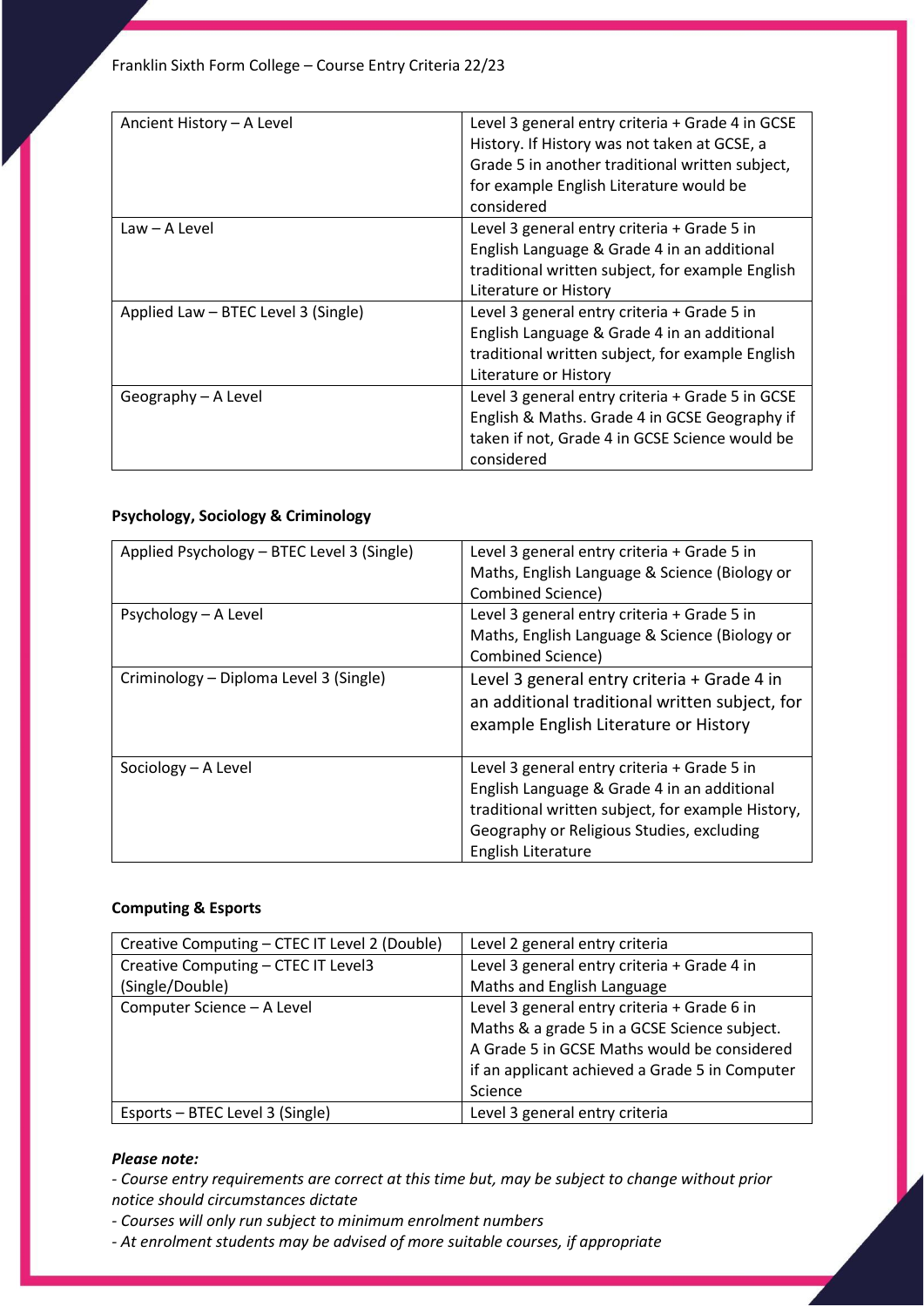#### **English & Modern Foreign Languages**

| English Language - GCSE      | Level 2 general entry criteria + Grade 3 in       |
|------------------------------|---------------------------------------------------|
|                              | English Language                                  |
| English Language – A Level   | Level 3 general entry criteria + Grade 5 in       |
|                              | English Language                                  |
| English Literature - A Level | Level 3 general entry criteria + Grade 5 in       |
|                              | English Language & Grade 6 in English             |
|                              | Literature                                        |
| French - A Level             | Level 3 general entry criteria + Grade 5 in       |
|                              | English Language & Grade 6 in French              |
|                              |                                                   |
|                              | It is a requirement of this course to participate |
|                              | in and to be confident when speaking the          |
|                              | language                                          |
| Spanish – A Level            | Level 3 general entry criteria + Grade 5 in       |
|                              | English Language & Grade 6 in Spanish             |
|                              |                                                   |
|                              | It is a requirement of this course to participate |
|                              | in and to be confident when speaking the          |
|                              | language                                          |

#### **Science, Maths & Engineering**

| Maths-GCSE              | Level 2 general entry criteria                  |
|-------------------------|-------------------------------------------------|
| Maths - A Level         | Level 3 general entry criteria + Grade 6 in     |
|                         | Maths and an average GCSE Score of 5.5          |
| Further Maths - A Level | Level 3 general entry criteria + Grade 7 in     |
|                         | Maths and an average GCSE Score or 6.5          |
| Biology - A Level       | Level 3 general entry criteria + Grade 6 in     |
|                         | Maths & Biology or, double science              |
|                         |                                                 |
|                         | We will consider grades on an individual        |
|                         | basis which do not meet our requirements        |
|                         | only where your average GCSE score is           |
|                         | above 6.5                                       |
|                         | It's advisable to combine Biology and Chemistry |
|                         | to support this course                          |
| Chemistry - A Level     | Level 3 general entry criteria + Grade 6 in     |
|                         | Maths & Chemistry or, double science            |
|                         |                                                 |
|                         | We will consider grades on an individual        |
|                         | basis which do not meet our requirements        |
|                         | only where your average GCSE score is           |
|                         | above 6.5                                       |
|                         |                                                 |
|                         | It's advisable to study another Science         |
|                         | and/or Maths alongside this course              |
|                         |                                                 |

#### *Please note:*

*- Course entry requirements are correct at this time but, may be subject to change without prior notice should circumstances dictate*

*- Courses will only run subject to minimum enrolment numbers*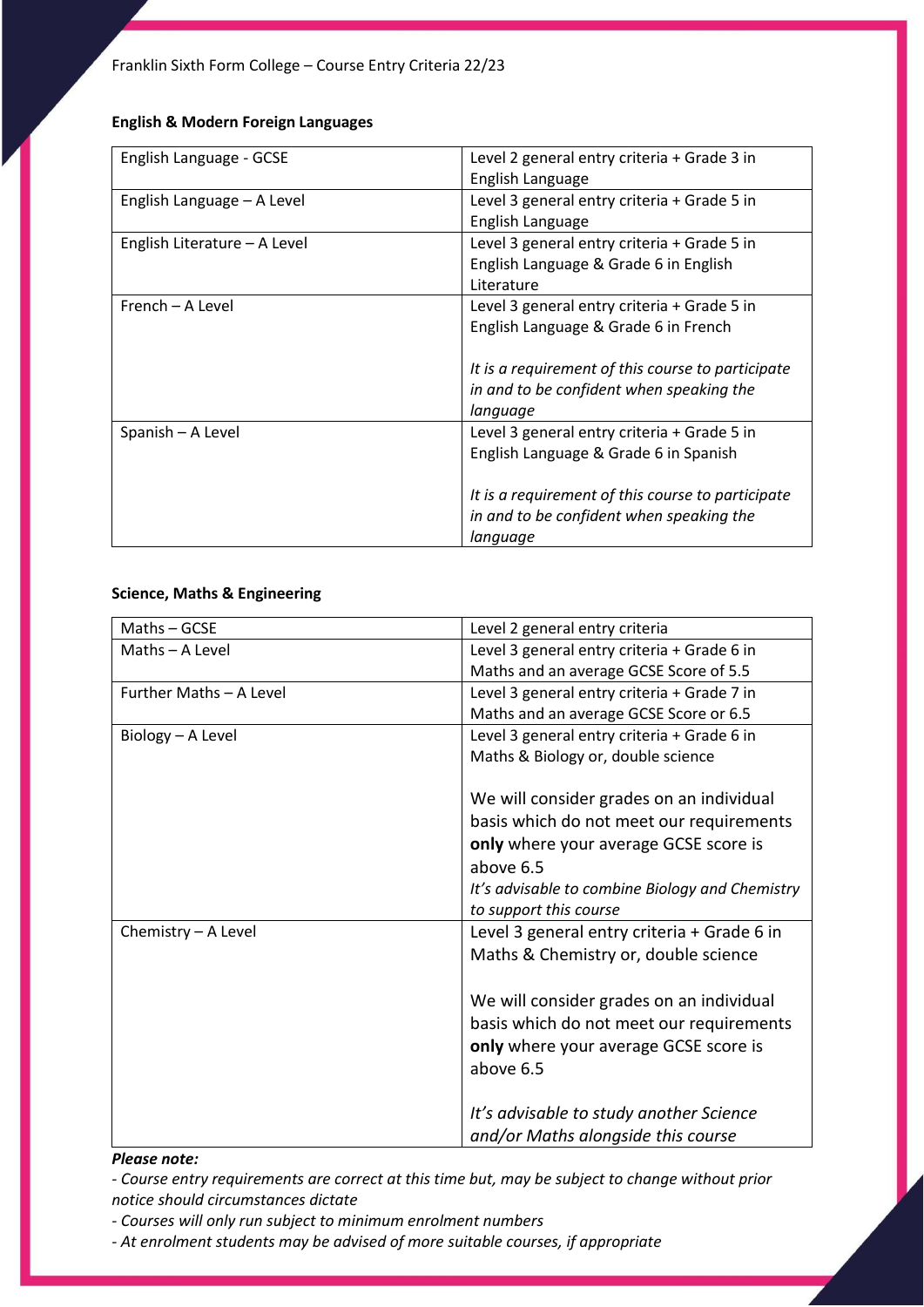| Physics - A Level                                                           | Level 3 general entry criteria apply + Grade<br>6 in Maths & Physics or, double Science<br>We will consider grades on an individual                                         |
|-----------------------------------------------------------------------------|-----------------------------------------------------------------------------------------------------------------------------------------------------------------------------|
|                                                                             | basis which do not meet our requirements<br>only where your average GCSE score is<br>above 6.5                                                                              |
|                                                                             | A Level Maths must be taken alongside this<br>course                                                                                                                        |
| Applied Science/Biomedical Science - BTEC<br>Level 3 (Single/Double/Triple) | Level 3 general entry criteria + Science<br>(Biology/Chemistry/Physics) as 4/4/4 or<br>combined Science at 4s or above or, a Merit<br>in a vocational Science qualification |
|                                                                             | Biomedical science is an option in the triple<br>course only                                                                                                                |
| Engineering - CTEC Level 3 (Double)                                         | General entry criteria + Grade 5 in Maths &<br>Combined Science or Physics, or, a Merit in a<br>vocational Science qualification                                            |

#### **Sport & Public Services**

| Public Services - Level 2 (Double)          | Level 2 general entry criteria                     |
|---------------------------------------------|----------------------------------------------------|
| Public Services - Level 3 (Single/Double)   | Level 3 general entry criteria                     |
| Sport - BTEC Level 3 (Single/Double/Triple) | Level 3 general entry criteria + Grade 4 in PE or, |
|                                             | a Merit in a vocational qualification equivalent   |
|                                             | (if taken).                                        |
| Physical Education - A Level                | Level 3 general entry criteria + Grade 5 in GCSE   |
|                                             | PE or equivalent (if taken), English Language      |
|                                             | and Science.                                       |
|                                             |                                                    |
|                                             | You are required to compete in sport               |
|                                             | competitively for this course                      |
| Grimsby Town Football Shadow Scholarship-   | General entry criteria apply                       |
| BTEC Level 3 (Triple)                       |                                                    |
|                                             | You are required to complete an ability            |
|                                             | assessed trial for entry on to this course         |

#### *Please note:*

*- Course entry requirements are correct at this time but, may be subject to change without prior notice should circumstances dictate*

*- Courses will only run subject to minimum enrolment numbers*